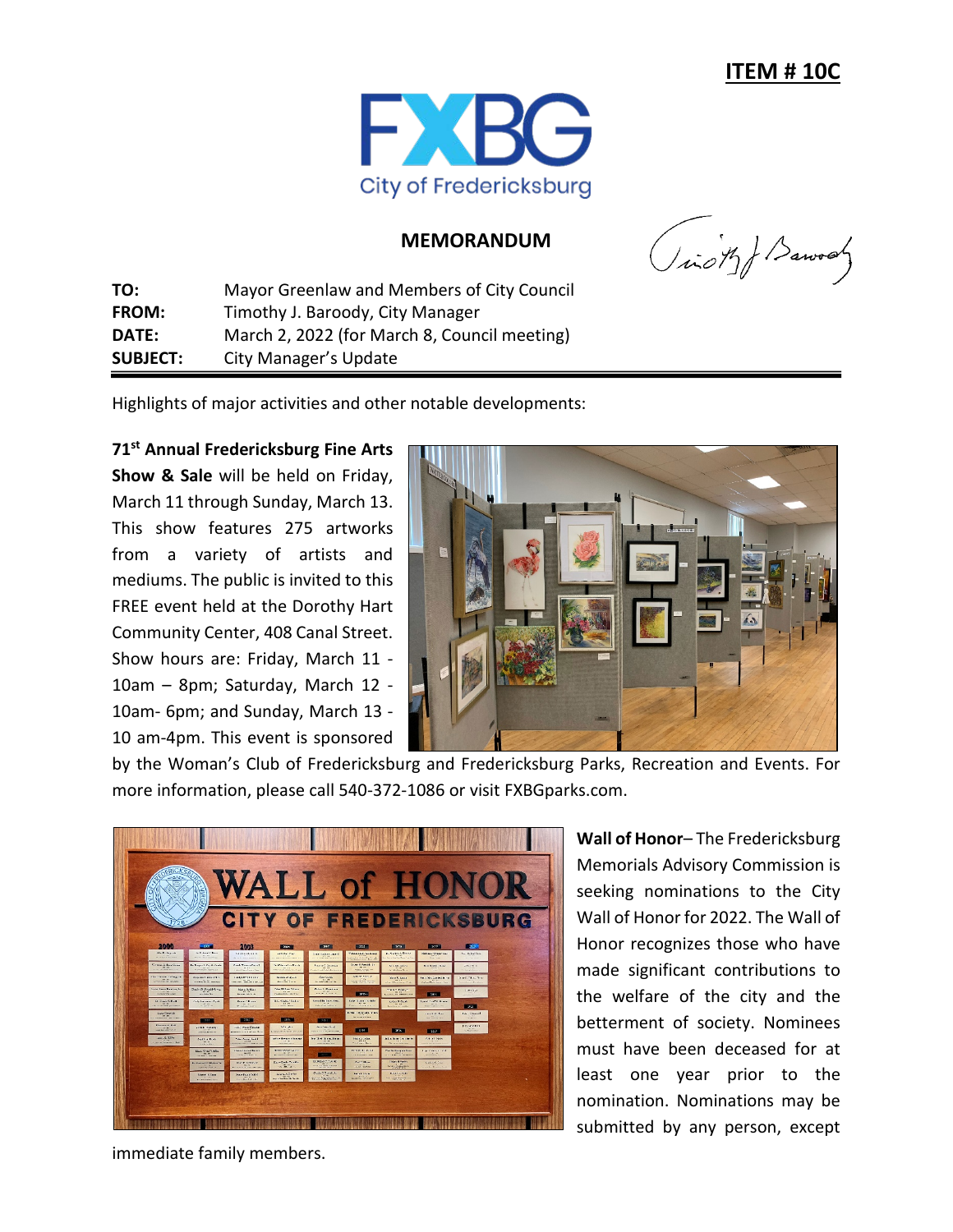You can find the Wall of Honor Application [here.](https://www.fredericksburgva.gov/DocumentCenter/View/20895/Wall-of-Honor-Recipients-2021) Deadline for submission is May 15. If you have questions, email Tonya Lacey, Clerk of the City Council, at [tlacey@fredericksburgva.gov.](mailto:tlacey@fredericksburgva.gov) For a list of previous recipients please see the [Wall of Honor Recipients 2000-2021.](https://www.fredericksburgva.gov/DocumentCenter/View/16061/Wall-of-Honor-Recipients-2020?bidId=)



**Fredericksburg Regional Transit (FRED)** began fare FREE service on all routes as of February 28, 2022. FRED received grant funding through the Virginia Department of Rail and Public Transportation (DRPT) through the Transit Ridership Incentive Program (TRIP). This

program and funding approved by the Commonwealth Transportation Board (CTB) will allow the transit system to operate a zero-fare transit model, also called "fare free" transit service. Starting February 28th, the Transit Ridership Incentive Program (TRIP) Grant along with support from the localities and other grant sources will allow transit riders to not pay a fare to board any of FRED's buses. This program will be reviewed periodically to determine its impact and viability for the transit system and FRED's local funding partners in the future.

"FRED is a valuable asset to the community and this funding award is a major step forward to improving public transportation access in the Greater Fredericksburg Region. This funding removes a barrier for all who use our public transit system; including those who rely on FRED for their daily transportation needs," says Jamie Jackson, Director of Public Transit and Transportation.

Zero fare service is anticipated to increase ridership, as transit riders will be able to take the trips they need to get to work, school, medical appointments and to "do-life" without the financial burden of paying a fare to get them where they need to go. More information and details regarding zero fare service is located on FRED's website, [rideFRED.com.](https://www.fredericksburgva.gov/transit)

**Fredericksburg Community Vaccination Center (CVC) Scheduled to Stop Operations** –The Rappahannock Area Health District (RAHD) Community Vaccination Center (CVC) in Central Park will close on March 5. The days and hours the center will be open during its final week will be Tuesday through Saturday from 8 a.m. to 4 p.m. The Central Park CVC has administered more than 36,000 free COVID-19 vaccines since it opened in early October 2021. As more people have become vaccinated and the vaccines have become widely available at doctor's offices and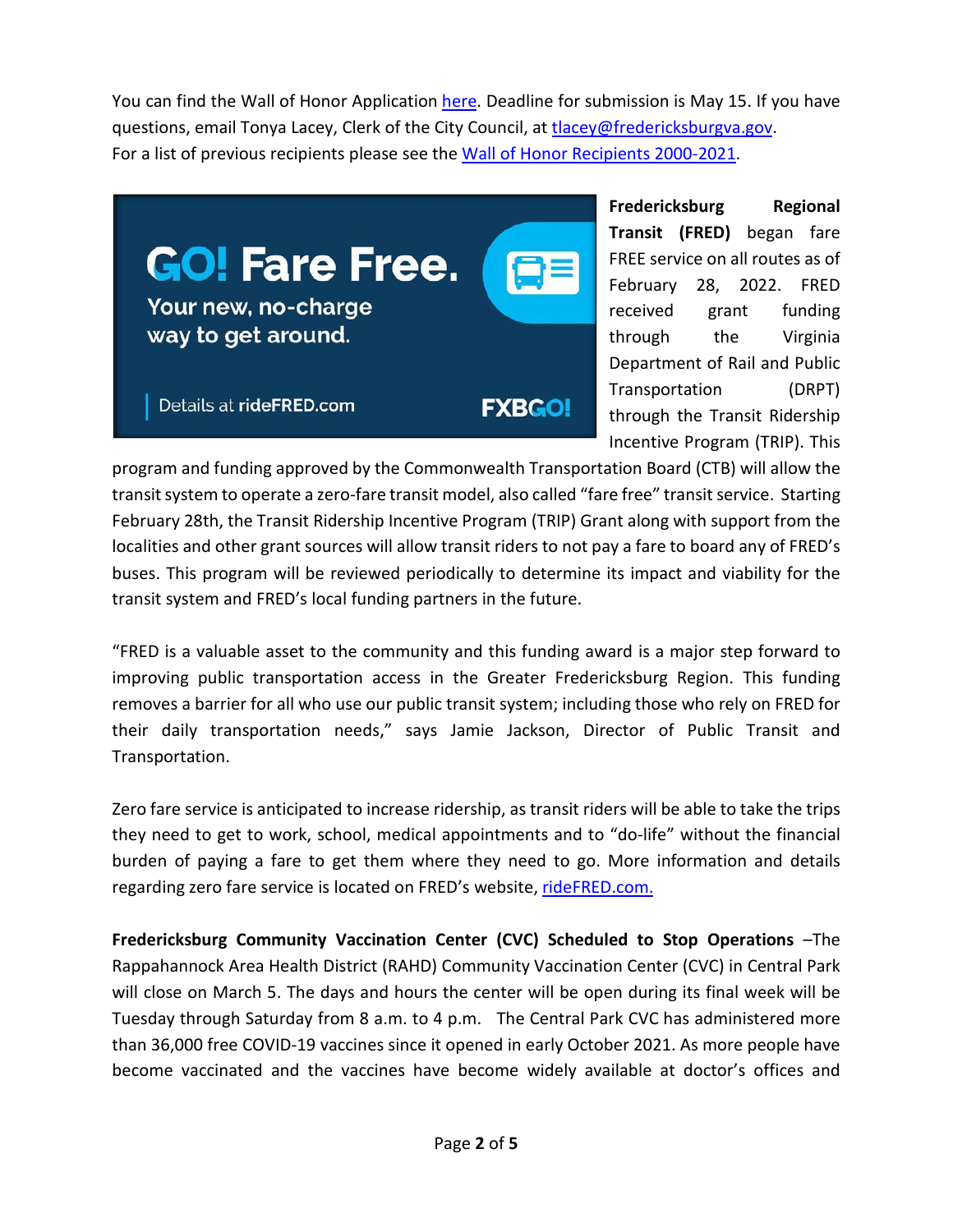pharmacies, demand has decreased and VDH will shift the focus to its mobile program to provide free vaccines to people in areas where access is more challenging.

**RAHD continues** to provide free COVID-19 vaccines in local health department locations. Appointments are not required, but are encouraged. Days and times vaccinations are provided:

• Mondays from 8 a.m. to 4 p.m.: Spotsylvania County Health Dept., 9104 Courthouse Road, Holbart Building, Spotsylvania 22553, (540) 507-7400

• Tuesdays from 8 a.m. to 4 p.m.: City of Fredericksburg Health Dept., 608 Jackson St., Fredericksburg 22401, (540) 899-4142 and King George County Health Dept., Village Center 8097 Kings Highway, King George 22485 (540) 775-3111

• Wednesdays from 8 a.m. to 4 p.m.: Stafford County Health Dept., Courthouse Complex 1300 Courthouse Road, Stafford 22554, (540) 659-3101 and Caroline County Health Dept., 17202 Richmond Turnpike, Milford 22427 804-633-5465

Nearly 72 percent of adults in the Rappahannock Area Health District have received at least one dose of COVID-19 vaccine with nearly 65 percent fully vaccinated. Nearly 72 percent of all Virginians have been fully vaccinated. About 15.3 million doses of vaccine have been administered across the Commonwealth since vaccines became available. Virginians who are unvaccinated remain at high risk of severe illness and hospitalization due to COVID-19. VDH recommends individuals who are 12 and older receive booster doses of the COVID-19 vaccine. To find a vaccine event near you, [https://vaccinate.virginia.gov/](https://vaccinate.virginia.gov/?fbclid=IwAR0WAobfGRV9d3S9q_G8vnYibX4laSFE4XH-3EPTyljv5eAE8pyn0CsXJXk) or call 877-VAX-IN-VA (877-829- 4682, TTY users call 7-1-1). Assistance is available in English, Spanish, and more than 100 other languages.

**Fire Chief Mike Jones** offers weekly informational videos on COVID-19 and its impacts. See the March 2 edition at [https://youtu.be/Wj174bR6LSc](https://l.facebook.com/l.php?u=https%3A%2F%2Fyoutu.be%2FWj174bR6LSc%3Ffbclid%3DIwAR3jy8pFkwIuJSVvhkJ7eCdSD5TgaqSlBkDqo2lJxZUCFO5J1ldnnmYrcC0&h=AT1gigA7eJc8YERMtoa6Ro4ytk2-7et6yRXryc4oExBOpUh36yT4Mo8olWgeK5MqnnvcVU6Bln3hFNzqRbYB9AEjyBQcZCfAQiVAuNqQyON7LnfqShX8pMHBN9L79utCNw&__tn__=-UK-R&c%5b0%5d=AT32OkJKnf4rM8dgI0aZ0l-QOvE7Itkg8keYsu_AB00qQnt7AtQKuR3bFZCjR9eUn4qyQtkWz2t1bo3gj7WkPYqishOa-z2FL79RrqcQwuqHUXUrvro-BMVfLxYkg_8KeNOx3PgMY3ED-8eVm4YcD-B4eqr_2intAhSfdX0YpSkEyg) and on [www.fredericksburgva.gov](http://www.fredericksburgva.gov/)

**Unpaid Utility Bills Due No Later Than March 14** – Attention Fredericksburg utility customers who have an unpaid utility bill with a due date of February 25, 2022, or a delinquent notice with a due date of March 14, 2022: Unpaid balances must be received at the Treasurer's Office no later than 4pm on March 14 or water service will be disconnected on March 15, 2022.



Account balances can be paid online [https://www.fredericksburgva.gov/.../eBilling-Online...](https://www.fredericksburgva.gov/1156/eBilling-Online-Payments?fbclid=IwAR0Si4y1UWgap6WRYdGb4-MajOqv0MEIlbmpHglhYLYieH2AItqQYTwXF0g) or in person at the Treasurer's Office, City Hall, 715 Princess Anne Street. Treasurer's hours are 8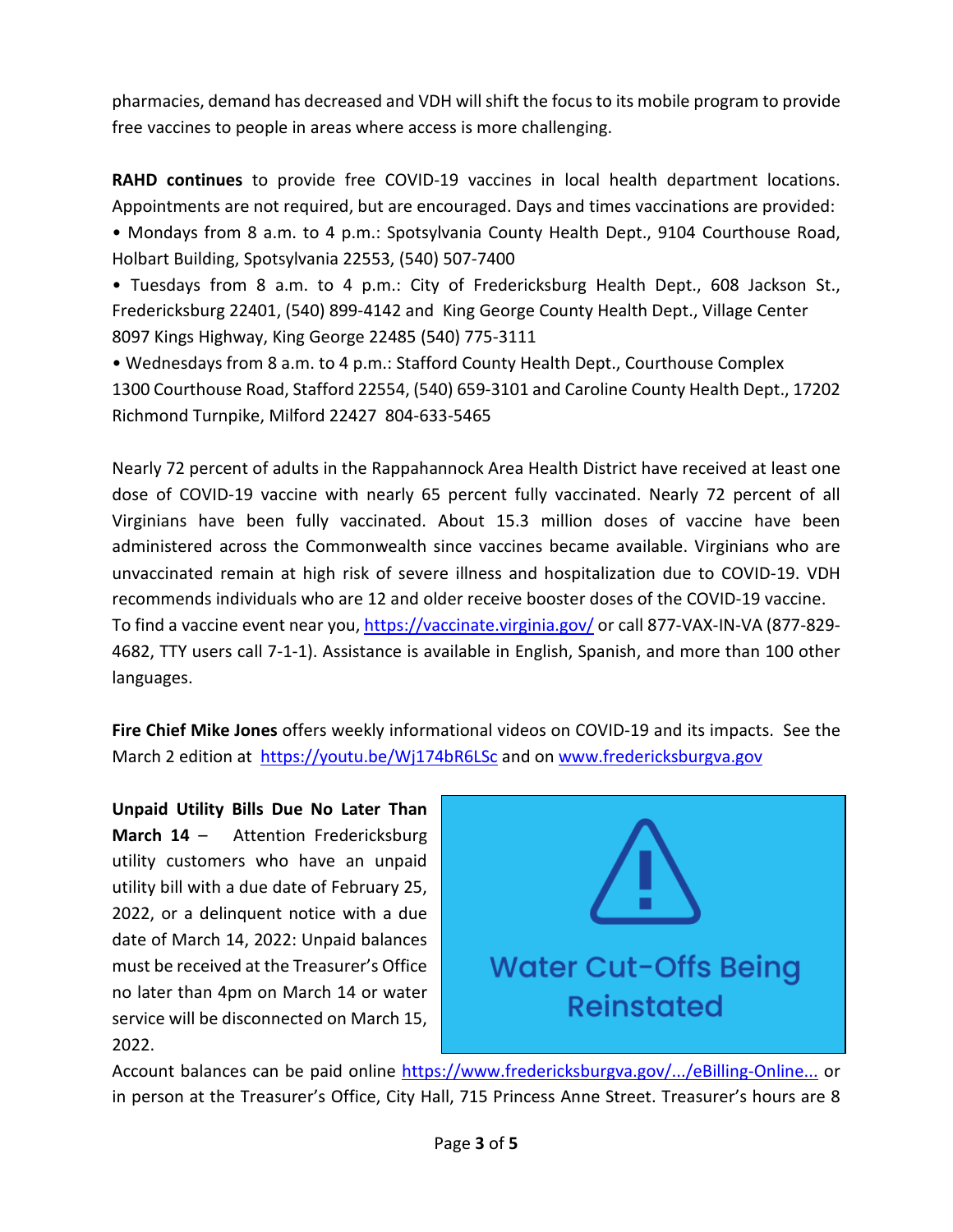a.m. to 4pm Monday through Friday. Please call the office for more information at 540-372-1001, option 5.



**Traffic Safety Initiative** – The Police Department continues a traffic safety initiative to target areas in the City where distracted driving and speeding have become a public safety concern. Drivers, be advised that the Police Department will be heavily enforcing speeding, reckless driving, disregard of stop signs, and failure to obey red lights. "The City of Fredericksburg has issued more than 600 speeding citations since October 2021. Want to avoid a ticket in the City of Fredericksburg – follow posted speed

limits, it is that simple," stated City Manager Tim Baroody. Want to avoid a ticket? Drive smart and safe, [#FXBG.](https://www.facebook.com/hashtag/fxbg?__eep__=6&__cft__%5b0%5d=AZWMm412bROIAlbQjxD2trcL3Q6v8XYnqGiab-pzxHyZlK2AO3wgxGBRUI7RVwNBLZmZ2AFcmkMI1noIapNQk5FV0YxTW81lYx9j2ZUaF9IJx3uquxKREP9bHkNftL_yP_oJd-S6PtYkPbEURGNVAWGUif-leaDtL7Fd9G0WEMmZNw&__tn__=*NK-R)

**Board and Commission Openings** – Are you a city resident? Passionate about your community? Serving on a board or commission can be an excellent way to shape government initiatives in your community. The City is currently seeking applicants for the following:

- Board of Building Codes Appeals
- Board of Zoning Appeals Alternate members needed
- Memorials Advisory Commission

To learn more and apply, visit: [https://www.fredericksburgva.gov/221/Boards-Commissions](https://www.fredericksburgva.gov/221/Boards-Commissions?fbclid=IwAR3Swf9IZu1tYdO_SK6yHxjMXxdd4Ba6LVkEpP0zTgegU6_SRsXEh2JIYGY) or please feel free to call the Clerk of Council's office at 540-372-1010.



**The Parks, Recreation and Events Newest Activity Catalog is now available!** The Winter and Spring issue features parks, trails, activities and events here in the City of Fredericksburg. Find exciting new programs being offered this season for children and adults. Read it online now at [https://www.fredericksburgva.gov/370/Catalog-of-Activities](https://www.fredericksburgva.gov/370/Catalog-of-Activities#_blank)